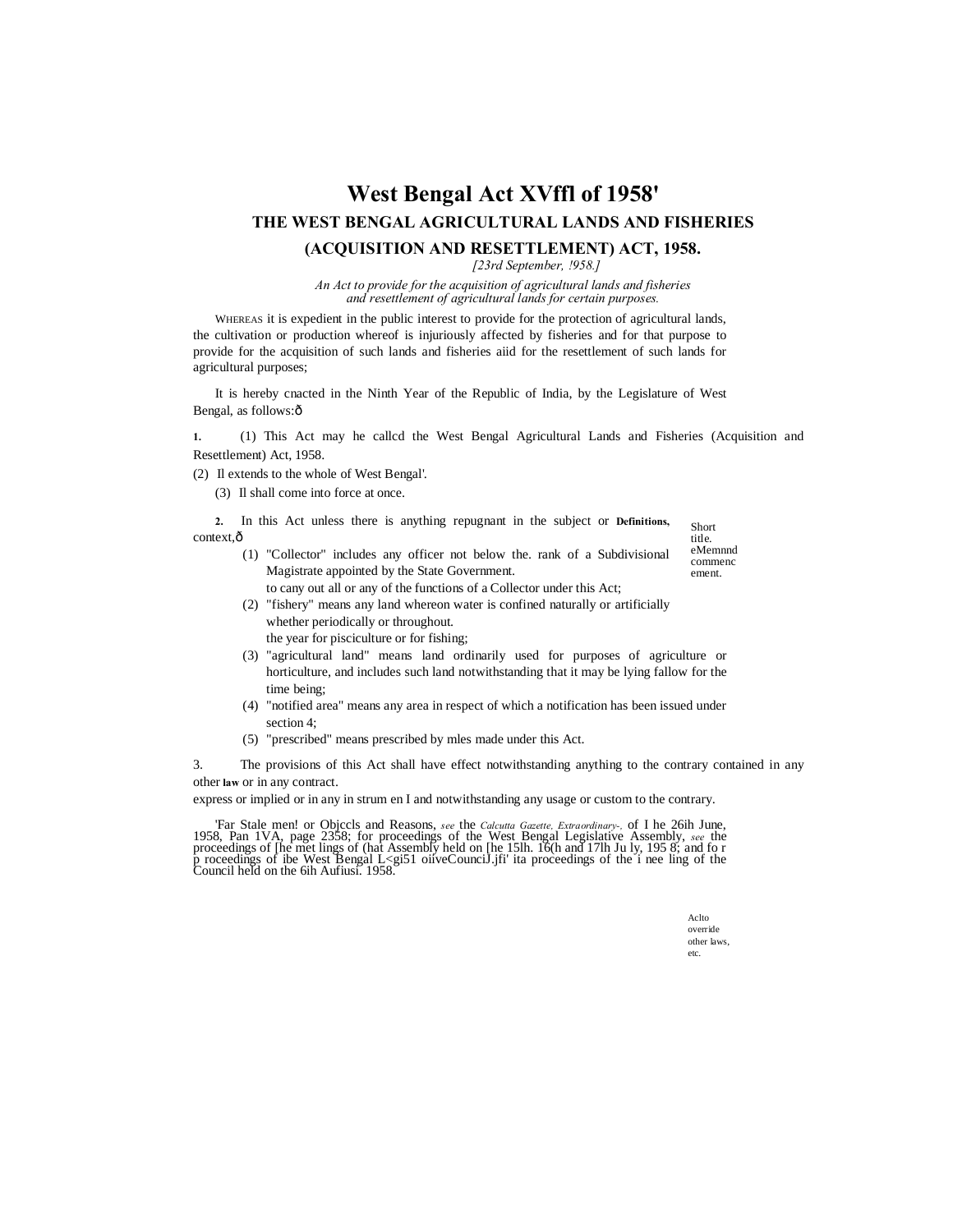# 168 *The West Bengal Agricultural Lands and Fisheries (Acquisition and Resettlement) Ac!, i958.*

### **[West Ben. Act**

### *(Sections 4-6.)*

Publicatio n or \* preliminary no I ideal ion.

4. Whenever ii appears to ihe State Government that the cultivation or production of agricultural lands in any area is affected or is likely to be affected injuriously by ihe establishment or existence of any fishery in such area or by extension of such fishery by the inclusion of adjoining lands therein or in any other manner, the Slate Government may, by notification in the *Official Gazelle,* declare its intention to acquirc such fishery and all lands within the area and ihe Collector shall cause public notice of the substance of such notification to be given at convenient places in the notified area in such manner as may be prescribed. .

5. (1) Any person interested in any fishery or land within Ihe notified area may, within thirty days from the date of issue of the notification under section 4, file an applicaiion before the Collector objecting to the acquisition of such fishery or land,

(2) The Collector shall, after giving all objcctors opportunity or being heard and making such inquiry, if any, as he thinks necessary, submit to the Stale Government a report containing his recommendations together with the record of the proceedings held by him.

Acquisition and delivery of possession.

Hearing of objections.

> 6. (1) If, on a consideration or the report of the Collector and of the record of proceedings held by him, the State Government is satisfied that the cultivation or production of agricultural lands in the notified area is affected or is likely to be affected injuriously by the establishment or existence of any fishery in such area or by extension of such fishery by the inclusion of adjoining lands therein or in any other manner and that it is necessary so to do for the purpose of protecting the lands, the Slate Government may, by order published in the

*Official Gazette,* acquire the fishery and the lands in the notified area or such part thereof as it thinks fit.

(2) On and from the beginning of the day on which the order is so published, ihe fishery and the lands mentioned therein shall vest absolutely in ihe State free from all incumbrances and the Collector shall take possession of such fishery and lands and shall, for that purpose, cause an order to be served on the persons in possession of such fishery and lands requiring them to deliver possession thereof lo him by such dale as may be specified in the order.

(3) If any person fails or refuses to comply with the order under sub-section (2), ihe Collector may take or cause lo be taken such steps and use or cause lo be used such force as he thinks necessary to enforce ihe delivery of possession to him of ihe fishery and lands in respect of

rkft nF,-1 $^{\prime}$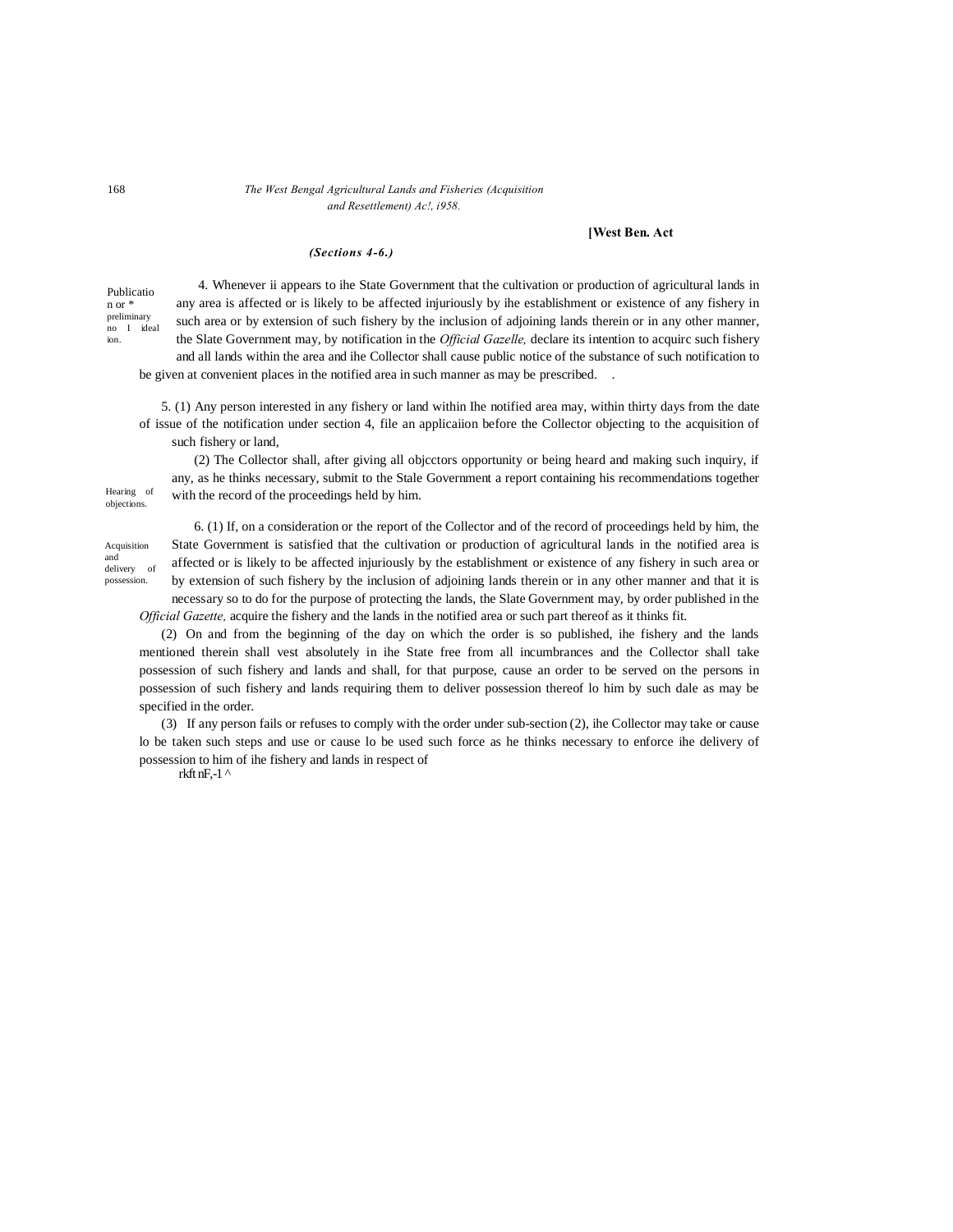# *The West Bengal Agricultural Lands and Fisheries* 169 *(Acquisition and Resettlement) Act. J958.*

# XVin of 1958.]

### *(Section 7.)*

. (4) If any person contravenes any order made under this Act he shall be punishable with imprisonment for a term which may extend lo one year, or wilh fine which may extend to two thousand rupees, or with both.

(5) On taking delivery or possession or the fishery and the lands acquired, the Collector shall, in such manner as may be prescribed, cause public notice lo be given at convenient places on or near ihe fishery and the lands acquired slating ihat the State Government has acquired the fishery and the lands and inviting claims to compensation from persons interested.

7. (1) Whenever any fishery and lands are acquired under Compcn- section 6 there shall be paid in the manner prescribed to every person saiion. . interested, compensation, ihe amount of which shall be determined by the Collector in the manner and in accordance with the principles hereinafter set oul:

Provided that where any such fishery or land is resettled under section 11 with any person, the compensation, if any, payable for it to such person shall be set off against the consideration which may be otherwise payable by such person for such resettlement.

(2) Compensation payable under sub-sec lion (I) shall be determined by the Collector according to the following principles; $\hat{o}$ 

- (a) for agricultural or other lands $\hat{o}$ 
	- (i) for the first five hundred .. ten limes such incomc; rupees of the net average annual income
	- (ii) for the next five hundred .. eight times such income; rupees of the net average annnual income
	- (iii) for the next five hudred , four times such income; rupees of the net average annual income
	- (iv) for the balance of the net . , iwo limes such income; average annual income
	- (b) for a fishery $\hat{o}$ 
		- (i) for the first five . . three limes such income; thousand rupees of the net
			- average annual income
		- (ii) for the balance of the net .. two times such income. average annual income
- *Explanation.* $\delta$  Net average annual income shall mean $\delta$ 
	- . (a) in the case of agricultural land, one-third of the average value
		- of the produce derived or derivable from such land during a
		- period of five years immediately preceding the date of vesting;
		- (b) in the case of other land, the average income, less two per cent, of such incomc, derived or derivable therefrom during a period of five years immediately preceding the date of  $I$ '/iclin $rr^1$  nnrl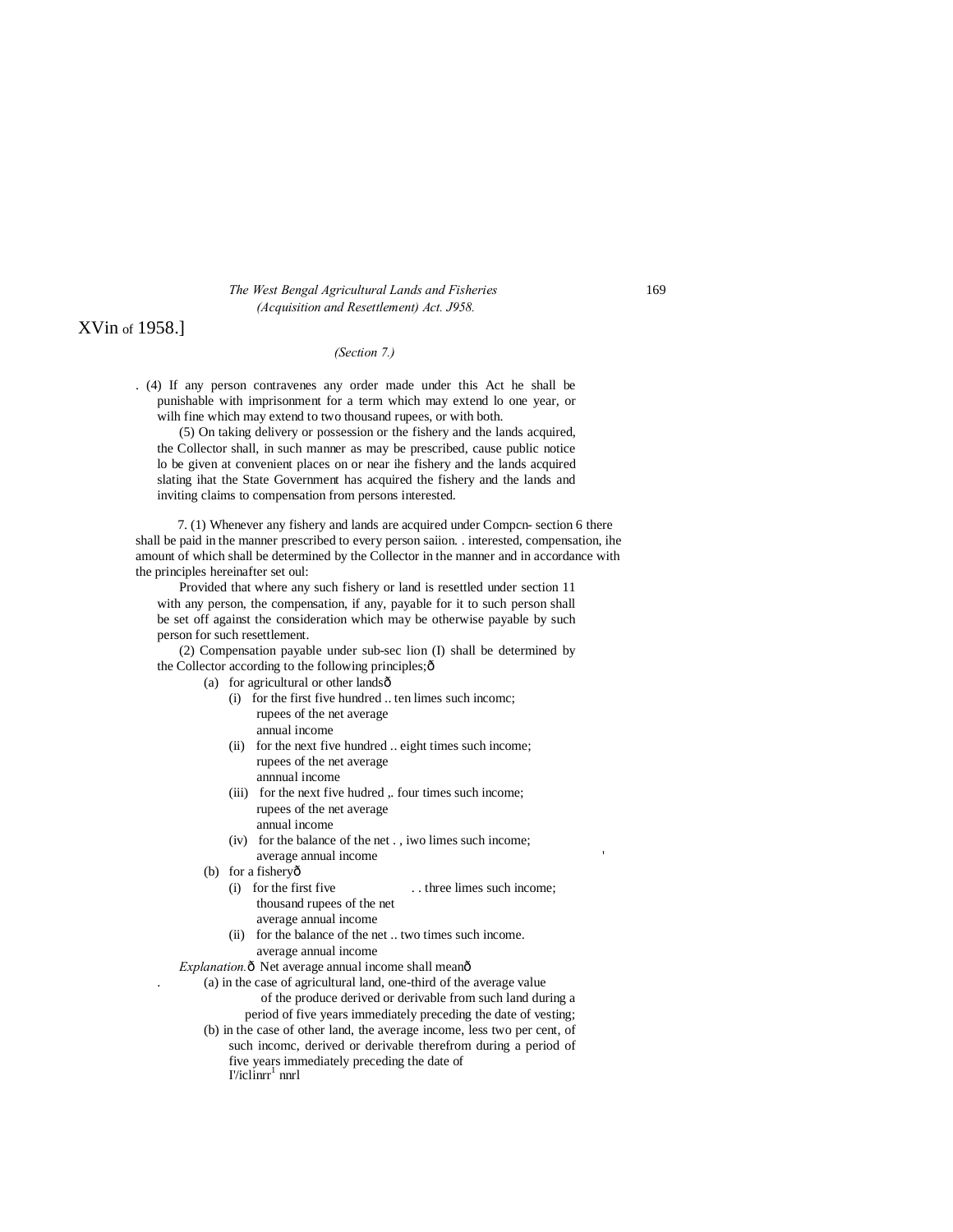# *The* **VM? jf** *Bengal Agricultural Lands and Fisheries (Acquisition and Resettlement) Act, 1958.*

### **[West Ben. Act**

# *(Sections 8-J2.)*

# (c) in the case of a fishery, onc-ihird of the average income from the fishery during a period of five years immediately preceding the dale of vesting.

Apportionment of compcn-sail on. 8. Where there nre several persons interested in any fishery or land, the Collector shall apportion the compensation determined under section 7 among such persons in accordance wilh ihe nature and extern of interest held by each such person.

Award. 9. After determination and apportionment of compensation

any fishery or land acquired under this Act, the Collector shall make an award and notify the award in such manner as may be prescribed.

Appeal. 10. (1) Any person aggrieved by an award of the Collector under section 9 may, within thirty day from the dale of reccipt of notice of the award,  $\Omega$  appeal $\hat{0}$  and  $\Omega$  . The set of  $\Omega$  is the set of  $\Omega$ 

- (a) if the award is made by any officcr other than the Collector of the district, to ihe Collector of the district, and
- (b) if the award is made by the Collector of the district, to the Commissioner of the Division.

(2) No appeal shall lie against an appellate order passed by ihe Collector of the district or ihe Commissioner of the Division.

Disposal oT fishery and lands after au([Uisilion.

II, On acquisition of the fishery and lands under this Aci (he State Government may lake such action as it may think fit for the reclamation or protection of lands affected or likely to be affected by the fishery and may thereafter resettle the lands for cultivation on payment of such consideration as may he determined by the Slate Government so, however, that such consideration shall not exceed the compensation payable for such land under section 1\

> Provided that any such land as was previously cultivated and is fit for cultivation shall be resettled with the person who last cultivated it, or, if such person is not agreeable to take resettlement of the land or cannot be traced, wilh any other person, on the terms and conditions on which the same was previously held by the person who last cultivated it.

12. The Stale Government may deal wilh the fishery and any land remaining after resettlement referred lo in section II in such manner as rtin' Kn nrnc^ri

for

Disposal of surplus lands.